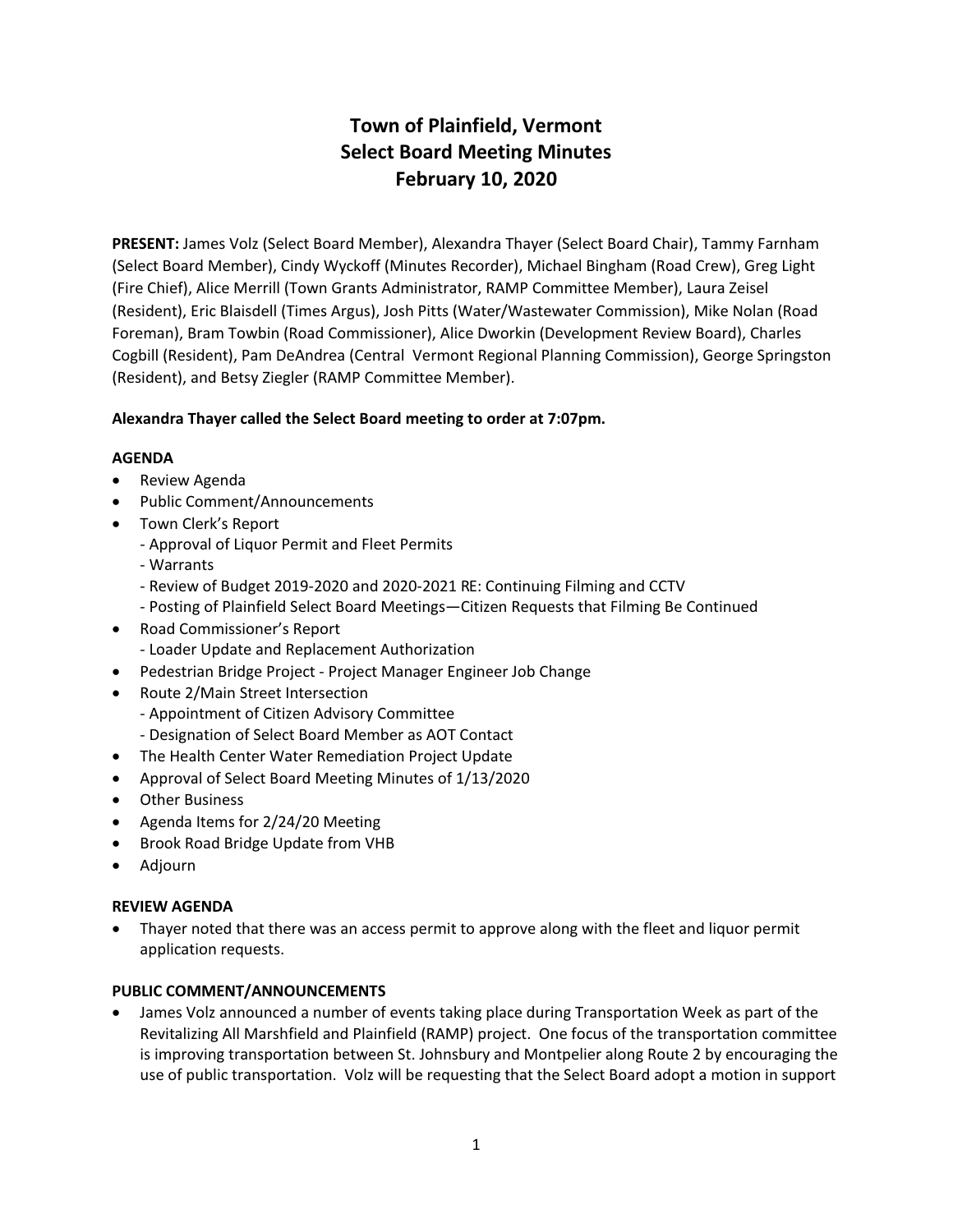of the effort and will send out information to other Select Board members in advance of taking up the issue at the next meeting.

- · Thayer noted a few universal precautions that should be taken during flu season to help avoid both getting sick and transmitting the flu virus to others.
- Fire Chief Greg Light inquired if the Town is considering passing an ordinance governing compost containers to address backyard composting, which is attracting rats. Laura Zeisel, formerly the Plainfield representative to the Central Vermont Solid Waste Management District (CVSWMD), noted that CVSWMD may be able to provide a sample ordinance. Thayer noted that she will ask the current Plainfield representative, Betsy Ziegler, to follow up on it.
- · Light requested that if videotaping the Select Board meeting will no longer be done, that meetings at least be streamed as a podcast.

# **TOWN CLERK'S REPORT**

# **- APPROVAL OF LIQUOR PERMIT AND FLEET PERMITS**

**- WARRANTS**

**- REVIEW OF BUDGET 2019-2020 AND 2020-2021 RE: CONTINUING FILMING AND CCTV**

- **POSTING OF PLAINFIELD SELECT BOARD MEETINGS—CITIZEN REQUESTS THAT FILMING BE CONTINUED**
- · Alice Merrill noted that she would prefer that there be an alternative in place before ceasing the videotape coverage and inquired as to how much the current videotaping costs. Thayer responded that the annual cost is \$2,940. Because the printing and mailing costs for the Town Report also come out of that budget line item, only \$450 is left in that line item, leaving the Town approximately \$1,000 short for videotaping for the rest of the current fiscal year. Thayer added that that budget line item for the upcoming fiscal year has been level funded, but that residents can request a budget increase at Town Meeting. Tammy Farnham noted that Select Board meeting viewership is minimal, according to the statistics provided by CCTV. Thayer read into the record several emails and postings she had received in support of continuing the videotape coverage, many of which noted that the room the Select Board meets in is too small for accommodating the number of people who would need to be physically present to follow Town business if coverage of meetings was not available. Discussion among a variety of those present followed, including: efforts being made to identify a larger space to hold Select Board meetings; how to get information, e.g., alternative options and costs for continuing to videotape, prior to Town meeting if the issue is brought up from the floor; the importance of chaptering the meeting coverage for easy access to specific agenda items; possibly involving the Town's webmaster in shooting, chaptering, and posting audio or video coverage; and transferring funds from other line items in the current fiscal budget.
- · **Volz made a motion to approve fleet permit requests for 1) Hillcrest Trucking and Storage; and 2) Barrett Trucking.** Thayer noted that the stickers listing certain conditions that usually accompany the approved permits need to be included. **The motion was approved.**
- · **Farnham made a motion to approve an access permit application from Timothy J. Davis for 1911 East Hill Road. The motion was approved.**
- · **Volz made a motion to approve a liquor license for Plainfield Tap and Grill, LLC DBA as Positive Pie. The motion was approved.** Because the application was for the restaurant and bar only, it was suggested that Positive Pie be informed that a separate liquor permit will be needed for the outside seating area.
- · **Volz made a motion to approve a liquor license for Winooski Valley Co-op DBA Plainfield Co-op. The motion was approved.**
- · **Volz made a motion to approve two separate liquor licenses for BAS LLC DBA as Fairways and Greens. The motion was approved.**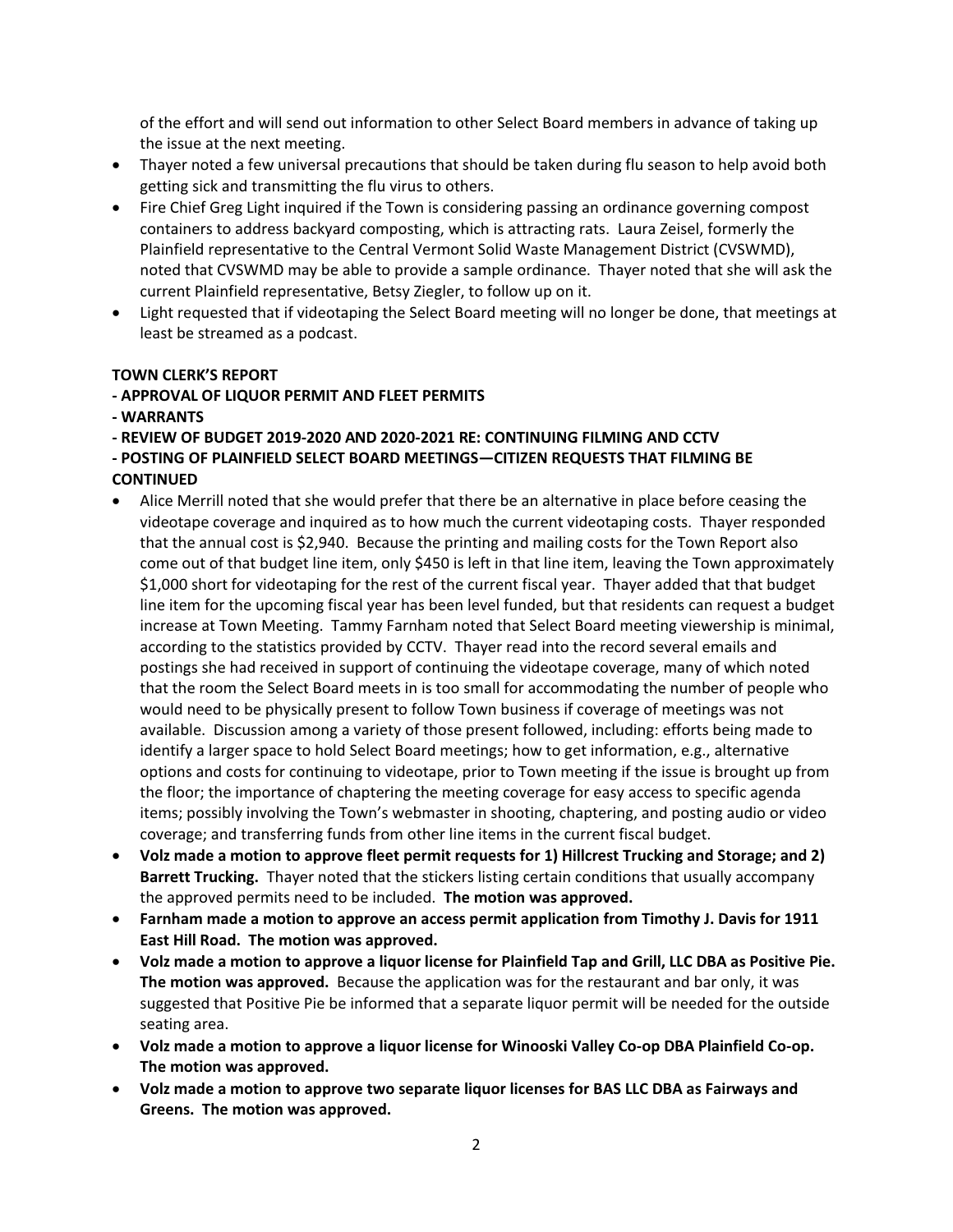- · **Volz made a motion to approve warrants of 1/31/20, 2/5/20, and 2/7/20. The motion was approved.**
- · **Volz made a motion to approve the Annual Certificate of Highway Mileage for the year ending 2/10/20. The motion was approved.**

#### **ROAD COMMISSIONER'S REPORT**

#### **- LOADER UPDATE AND REPLACEMENT AUTHORIZATION**

- · Road Commissioner Bram Towbin, Road Foreman Mike Nolan, and Road Crew member Michael Bingham presented three bids for the loader replacement from John Deere, Caterpillar, and Kamatsu. Discussion followed regarding costs, warranties, trade-in values, ease of use, and the possibility of leasing versus purchasing. The Select Board requested that before a decision is made, all of the options be test-driven and that more information be gathered about the advantages of each model. Thayer noted that the lack of adequate heating at the Town Garage needs to be addressed, which is affecting conditions for both those who work there and the equipment. Bingham will email copies of the bids to the Select Board. Thayer will add the issue to the agenda for the 2/24/20 Select Board meeting.
- · Towbin reported that both the issue of piled-up plowed snow at the bottom of Harvey Hill and debris that was dumped into a ditch on Gray Road have been addressed.
- · Thayer thanked the Road Crew for its work during the recent cold spell.

#### **PEDESTRIAN BRIDGE PROJECT - PROJECT MANAGER ENGINEER JOB CHANGE**

· Thayer reported that Pat Travers, project manager for the Pedestrian Bridge project that is slated to begin this year, is leaving his position at Sterling Management. Town Grants Manager Alice Merrill provided a timeline for the bid process for construction, including a question-and-answer session for those interested in bidding on the project on 2/14/20 and a review of the received bids one week later. Discussion ensued, including: the need for someone with an engineering background to be among those reviewing the proposals, which someone from the Dufresne Group may be able to provide; Merrill taking over the project manager's role prior to the arrival of the onsite engineer when construction begins; the possibility of delaying the Pedestrian Bridge project to coincide with the Main Street/Route 2 intersection work to avoid disrupting traffic two separate times; the need for a Select Board member to be present at the bid-opening meeting; what Sterling Management's plan is regarding work left to be done on the project given Travers' departure; and moving forward on the Pedestrian Bridge project to provide a walking pathway between the Village and High Street during the Main Street/Route 2 intersection construction phase.

#### **THE HEALTH CENTER WATER REMEDIATION PROJECT UPDATE**

· Pam DeAndrea from Central Vermont Regional Planning Commission and Road Commissioner Bram Towbin were present to provide additional information that the Select Board had requested at the 1/27/20 meeting. DeAndrea reported that Jessica Louisos from Milone and MacBroom Engineering had calculated that there would be approximately 34 cubic yards coming into the sediment catchment area, which would require it to be cleaned out once every 8.1 years. Towbin reported that the rough cost of renting an excavator would be \$700 per day with an additional fee of between \$500 and \$600 to transport the equipment to and from the work site, although the Road Crew might be able to do the transporting. Farnham noted that to clean out the 20-foot-wide pool, equipment with an extended reach beyond the typical 20-foot reach might be required to reach the bottom of the pool and may cost more to rent and be too big for the Road Crew to transport. Discussion followed, including obtaining from Louisos a cross-section view of the pond to determine its exact depth; the Town's liability when working on non-Town property; and increased costs for the Town in